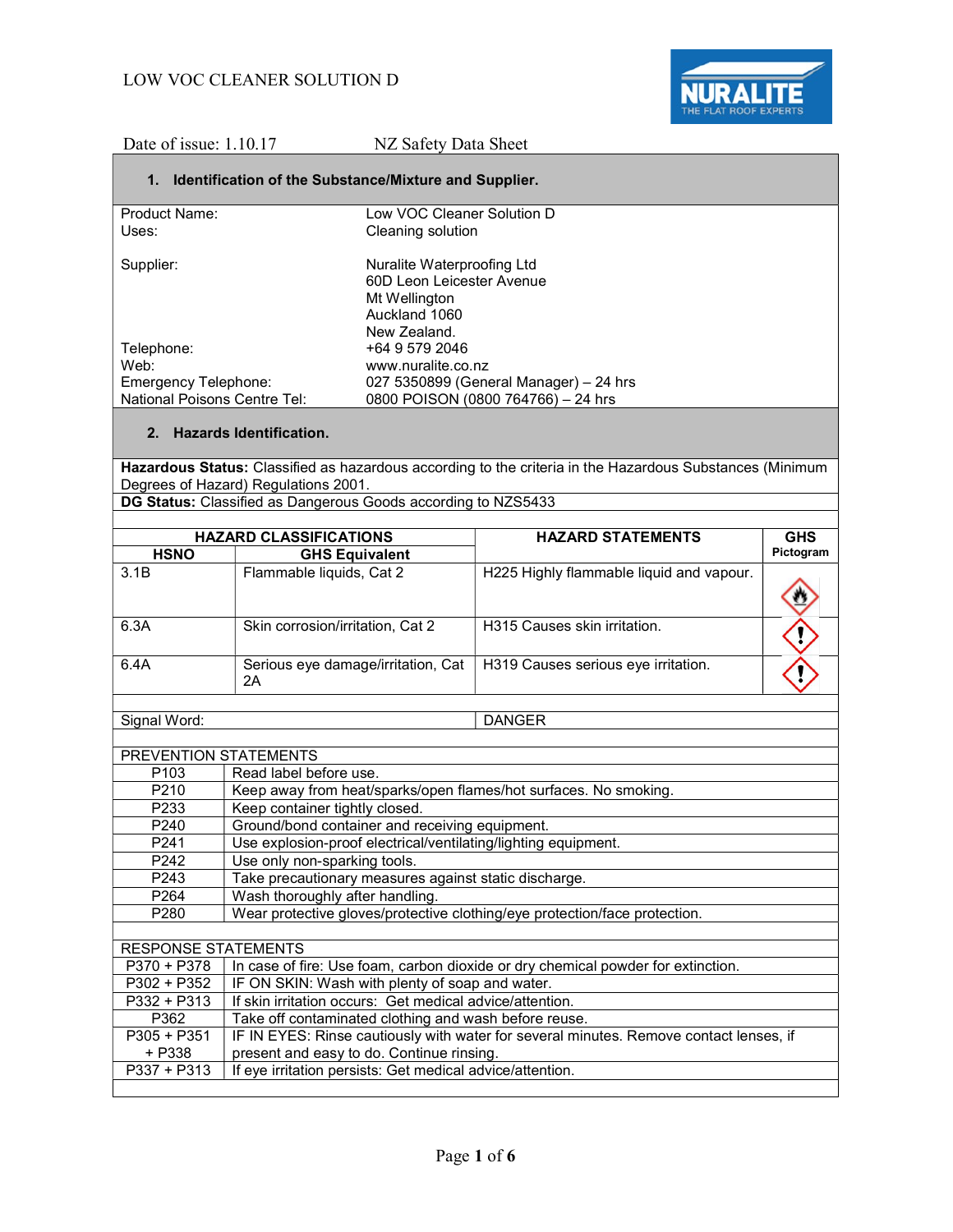

| Date of issue: 1.10.17                                                                                 | NZ Safety Data Sheet                                                                                     |  |  |
|--------------------------------------------------------------------------------------------------------|----------------------------------------------------------------------------------------------------------|--|--|
| <b>STORAGE STATEMENTS</b>                                                                              |                                                                                                          |  |  |
| Store in a well-ventilated place. Keep cool.<br>$P403 + P235$                                          |                                                                                                          |  |  |
|                                                                                                        |                                                                                                          |  |  |
| <b>DISPOSAL STATEMENTS</b>                                                                             |                                                                                                          |  |  |
| P501                                                                                                   | Do not let this product enter the environment. Do not dispose of in waterways or sewers.                 |  |  |
|                                                                                                        | Dispose of this material and its container as hazardous waste, via a licensed facility. See              |  |  |
|                                                                                                        | local council for disposal/recycling information.                                                        |  |  |
|                                                                                                        |                                                                                                          |  |  |
| 3.                                                                                                     | <b>Composition/Information on Ingredients.</b>                                                           |  |  |
| <b>Chemical Entity</b>                                                                                 | Proportion %w/w<br><b>CAS Number</b>                                                                     |  |  |
| Parachlorobenzotrifluoride                                                                             | 98-56-6<br>40-60                                                                                         |  |  |
| Acetone                                                                                                | 20-30<br>67-64-1                                                                                         |  |  |
| Methyl Ester                                                                                           | $10 - 20$<br>67784-80-9                                                                                  |  |  |
|                                                                                                        | All other components are non-hazardous or below the hazardous threshold                                  |  |  |
| 4. First Aid Measures.                                                                                 |                                                                                                          |  |  |
| <b>Swallowed</b>                                                                                       |                                                                                                          |  |  |
|                                                                                                        | If swallowed do NOT induce vomiting. Give water to drink. Get medical attention if                       |  |  |
| <b>Inhaled</b>                                                                                         | symptoms occur.<br>If inhaled, move the victim to fresh air immediately. Begin artificial respiration if |  |  |
|                                                                                                        | breathing has stopped. Obtain medical attention if symptoms occur.                                       |  |  |
| <b>Eye Contact</b>                                                                                     | If splashed in the eyes, wash out immediately with water. Obtain medical                                 |  |  |
|                                                                                                        | attention if irritation occurs.                                                                          |  |  |
| <b>Skin Contact</b><br>If skin or hair contact occurs, remove contaminated clothing and flush skin and |                                                                                                          |  |  |
|                                                                                                        | hair with running water. Get medical attention if symptoms occur.                                        |  |  |
| <b>Further Information</b>                                                                             | For advice contact the National Poisons Centre - 0800 POISON (0800 764 766)                              |  |  |
|                                                                                                        | - or a doctor, immediately.                                                                              |  |  |
|                                                                                                        |                                                                                                          |  |  |
| 5. Fire-Fighting Measures.                                                                             |                                                                                                          |  |  |
| Suitable extinguishing                                                                                 | In case of fire, use water spray (fog), foam, dry chemical or CO2.                                       |  |  |
| media                                                                                                  |                                                                                                          |  |  |
| <b>Unsuitable</b><br>High volume water jet.                                                            |                                                                                                          |  |  |
| extinguishing media                                                                                    |                                                                                                          |  |  |
| <b>Hazards from the</b>                                                                                | In a fire or if heated, a pressure increase will occur and the container may burst.                      |  |  |
| substance                                                                                              |                                                                                                          |  |  |
| <b>Hazardous combustion</b>                                                                            | Decomposition products may include:                                                                      |  |  |
| products                                                                                               | Carbon oxides, Chlorine compounds, Fluoride compounds, Hydrocarbons.                                     |  |  |
| <b>Special precautions for</b>                                                                         | Promptly isolate the scene by removing all persons from the vicinity of the                              |  |  |
| fire-fighters                                                                                          | incident if there is a fire. No action shall be taken involving any personal risk or                     |  |  |
|                                                                                                        | without suitable training.                                                                               |  |  |
| <b>Special protective</b>                                                                              | Fire-fighters should wear appropriate protective equipment and self-contained                            |  |  |
| equipment for fire                                                                                     | breathing apparatus (SCBA) with a full face-piece operated in positive pressure                          |  |  |
| fighters                                                                                               | mode.                                                                                                    |  |  |
| <b>Accidental Release Measures.</b><br>6.                                                              |                                                                                                          |  |  |
| <b>Personal precautions</b>                                                                            | Wear appropriate Personal Protective Equipment (see section 8). Provide                                  |  |  |
|                                                                                                        | adequate ventilation.                                                                                    |  |  |
| <b>Environmental</b>                                                                                   | Avoid dispersal of spilt material and runoff and contact with soil, waterways,                           |  |  |
| precautions                                                                                            | drains and sewers. Inform the relevant authorities if the product has caused                             |  |  |
|                                                                                                        | environmental pollution (sewers, waterways, soil or air).                                                |  |  |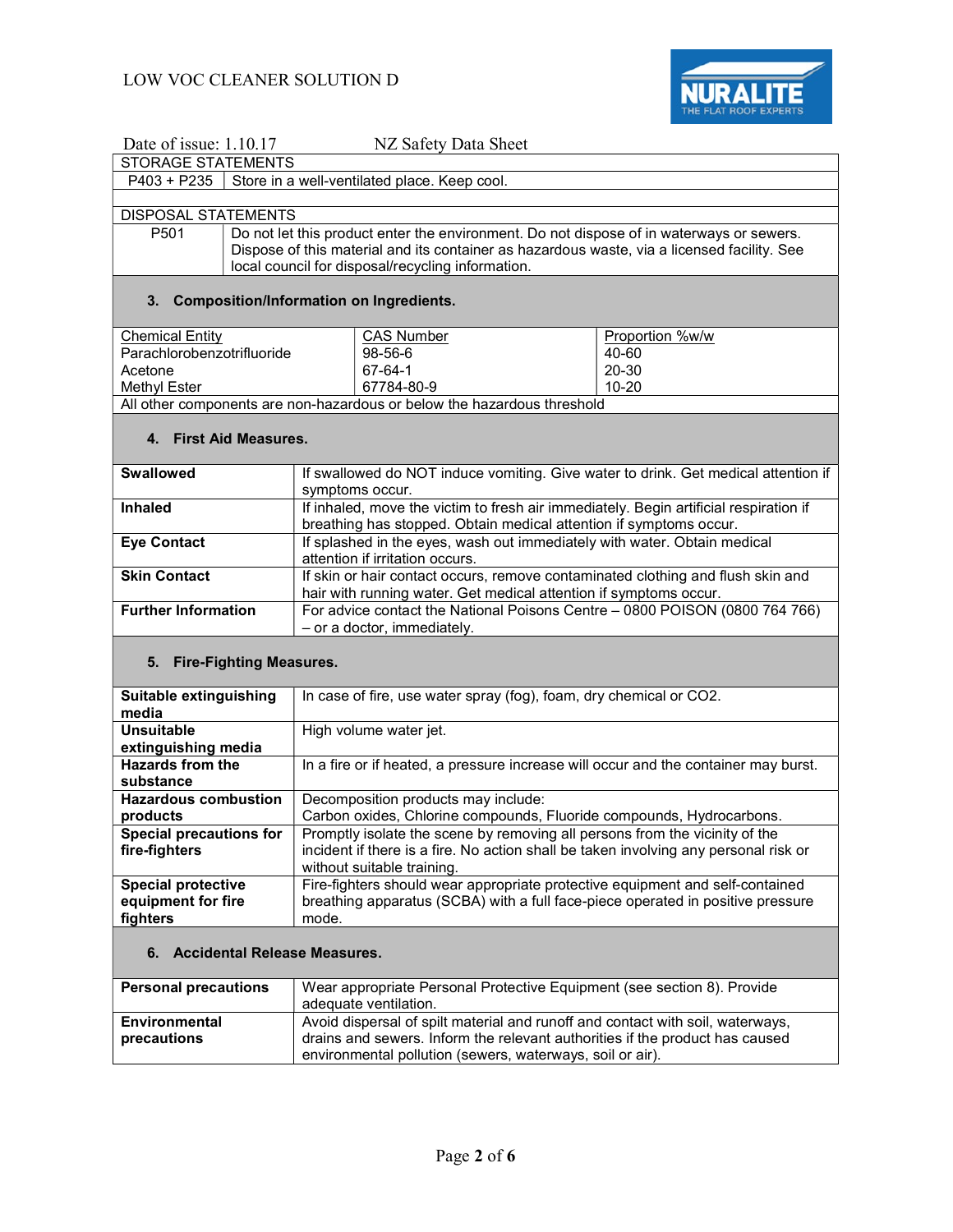

| Date of issue: 1.10.17 | NZ Safety Data Sheet                                                                                                                                                                                                                                                                                                                                                                                                                                                                                                                                         |
|------------------------|--------------------------------------------------------------------------------------------------------------------------------------------------------------------------------------------------------------------------------------------------------------------------------------------------------------------------------------------------------------------------------------------------------------------------------------------------------------------------------------------------------------------------------------------------------------|
| <b>Small spill</b>     | Stop leak if without risk. Move containers from spill area. Absorb with an inert dry<br>material and place in an appropriate waste disposal container. Use spark-proof<br>tools and explosion-proof equipment. Dispose of via a licensed waste disposal                                                                                                                                                                                                                                                                                                      |
|                        | contractor.                                                                                                                                                                                                                                                                                                                                                                                                                                                                                                                                                  |
| Large spill            | Stop leak if without risk. Move containers from spill area. Prevent entry into<br>sewers, water courses, basements or confined areas. Contain and collect spillage<br>with non-combustible, absorbent material e.g. sand, earth, vermiculite or<br>diatomaceous earth and place in container for disposal according to local<br>regulations (see section 13). Use spark-proof tools and explosion-proof<br>equipment. Dispose of via a licensed waste disposal contractor. Contaminated<br>absorbent material may pose the same hazard as the spilt product. |

## 7. Handling and Storage.

| <b>Handling</b> | Wear appropriate PPE, and ensure there is adequate ventilation and extraction in<br>the work area. Avoid skin or eye contact, or breathing in the product. Follow |
|-----------------|-------------------------------------------------------------------------------------------------------------------------------------------------------------------|
|                 | precautions listed in section 2 for handling flammable/combustible liquids.                                                                                       |
| <b>Storage</b>  | Keep container dry and tightly closed, in a cool, well-ventilated area, away from<br>direct sunlight.                                                             |
|                 |                                                                                                                                                                   |

### 8. Exposure Control/Personal Protection

| <b>Exposure Standards</b>   |                                          |                                                                                                                                                     |                  |
|-----------------------------|------------------------------------------|-----------------------------------------------------------------------------------------------------------------------------------------------------|------------------|
| <b>Product/Ingredient</b>   | <b>WES/TWA</b>                           | <b>WES/STEL</b>                                                                                                                                     | <b>Reference</b> |
| Acetone                     | 500ppm, 1185mg/m3                        | 1000ppm, 2375mg/m3                                                                                                                                  | NZ-WES           |
|                             |                                          |                                                                                                                                                     |                  |
| <b>Engineering Controls</b> | proof when operating in flammable zones. | General ventilation and local exhaust should be suitable to keep vapour<br>concentrations below WES/TWA. Ventilation equipment should be explosion- |                  |
| <b>Personal Protection</b>  |                                          |                                                                                                                                                     |                  |
| Respiratory                 | Wear a vapour respirator.                |                                                                                                                                                     |                  |
| Eyes                        | Wear chemical goggles/face protection.   |                                                                                                                                                     |                  |
| Hands                       |                                          | Wear chemical gloves - PVC, Polychlorpropene or Nitrile.                                                                                            |                  |
| Other                       |                                          | Wear overalls or dust coat. Use PVC apron when handling large quantities.                                                                           |                  |
|                             |                                          |                                                                                                                                                     |                  |

# 9. Physical and Chemical Properties

| <b>PROPERTY</b>             | <b>SPECIFICATION</b>        |
|-----------------------------|-----------------------------|
| Physical state              | Liquid                      |
| Colour                      | Clear                       |
| Odour                       | Mild                        |
| рH                          | No data                     |
| <b>Boiling Pt</b>           | $>55^{\circ}$ C             |
| <b>Melting Pt</b>           | $-33^{\circ}$ C             |
| Flash Pt                    | $21^{\circ}$ C cc           |
| <b>Explosive properties</b> | LEL: 0.9%(v); UEL: 10.5%(v) |
| Evaporation rate            | 0.9 (n-Butyl Acetate)       |
| Vapour pressure             | 213 mm Hg @ 25°C            |
| <b>Vapour Density</b>       | 6.24 (Air = 1)              |
| Density                     | 0.789 kg/L                  |
| <b>Water Solubility</b>     | Negligible                  |
| Viscositv                   | No data                     |
| Ignition temperature        | No data                     |
|                             |                             |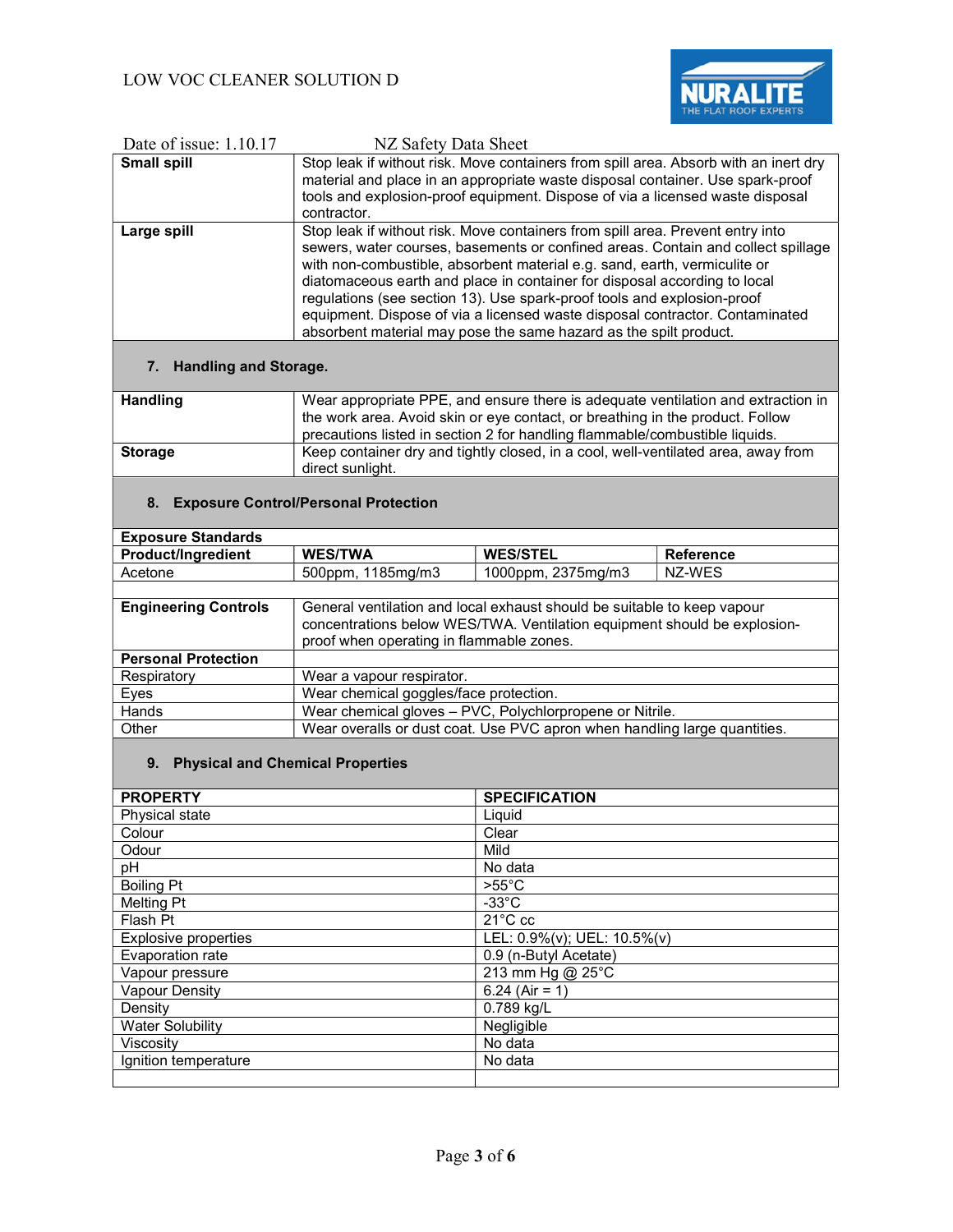

┓

# Date of issue: 1.10.17 NZ Safety Data Sheet

| 10. Stability and Reactivity                                  |                       |                                                                      |                                                                              |                                                                                 |  |
|---------------------------------------------------------------|-----------------------|----------------------------------------------------------------------|------------------------------------------------------------------------------|---------------------------------------------------------------------------------|--|
| <b>Stability</b>                                              | The product is stable |                                                                      |                                                                              |                                                                                 |  |
| <b>Possibility of</b>                                         |                       |                                                                      |                                                                              | Under normal conditions of storage and use, hazardous reactions will not occur. |  |
| hazardous reactions                                           |                       |                                                                      |                                                                              |                                                                                 |  |
| <b>Conditions to avoid</b>                                    |                       |                                                                      | Avoid flames, sparks, static electricity or other sources of ignition. Avoid |                                                                                 |  |
|                                                               | oxidisers.            |                                                                      |                                                                              |                                                                                 |  |
| Incompatible materials                                        |                       | Strong oxidising agents, acids, bases.                               |                                                                              |                                                                                 |  |
| <b>Hazardous</b>                                              |                       | Carbon oxides, Chlorine compounds, Fluoride compounds, Hydrocarbons. |                                                                              |                                                                                 |  |
| decomposition                                                 |                       |                                                                      | Methanol may evolve if hydrolysed or siphoned.                               |                                                                                 |  |
| products                                                      |                       |                                                                      |                                                                              |                                                                                 |  |
| 11. Toxicological Information                                 |                       |                                                                      |                                                                              |                                                                                 |  |
| Original data sourced from CCID, plus overseas ingredient SDS |                       |                                                                      |                                                                              |                                                                                 |  |
| <b>Classification:</b>                                        |                       | Skin Corrosion/Irritancy - 6.3A                                      |                                                                              |                                                                                 |  |
| <b>Health Effects:</b>                                        |                       | Causes skin irritation.                                              |                                                                              |                                                                                 |  |
| Reference:                                                    |                       |                                                                      | Determined by applying mixture rules.                                        |                                                                                 |  |
| <b>Classification:</b>                                        |                       | Eye Corrosion/Irritancy $-\overline{6.4A}$                           |                                                                              |                                                                                 |  |
| <b>Health Effects:</b>                                        |                       | Causes serious eye irritation.                                       |                                                                              |                                                                                 |  |
| <b>Reference:</b>                                             |                       |                                                                      | Determined by applying mixture rules.                                        |                                                                                 |  |
|                                                               |                       |                                                                      |                                                                              |                                                                                 |  |
| <b>Acute Oral Toxicity</b>                                    |                       | Not Classified                                                       |                                                                              |                                                                                 |  |
| <b>Acute Dermal Toxicity</b>                                  |                       | Not Classified                                                       |                                                                              |                                                                                 |  |
| <b>Acute Inhalation Toxicity</b>                              |                       | Not Classified                                                       |                                                                              |                                                                                 |  |
| <b>Acute Aspiration Toxicity</b>                              |                       | Not Classified                                                       |                                                                              |                                                                                 |  |
| <b>Respiratory Sensitisation</b>                              |                       | Not Classified                                                       |                                                                              |                                                                                 |  |
| <b>Skin Sensitisation</b>                                     |                       | Not Classified                                                       |                                                                              |                                                                                 |  |
| <b>Mutagenic</b>                                              |                       | Not Classified                                                       |                                                                              |                                                                                 |  |
| Carcinogenic                                                  |                       | Not Classified                                                       |                                                                              |                                                                                 |  |
| <b>Reproductive/Development</b><br><b>Toxicity</b>            |                       | Not Classified                                                       |                                                                              |                                                                                 |  |
| <b>STOT-SE</b>                                                |                       | Not Classified                                                       |                                                                              |                                                                                 |  |
| <b>STOT-RE</b>                                                |                       | Not classified                                                       |                                                                              |                                                                                 |  |
|                                                               |                       |                                                                      |                                                                              |                                                                                 |  |
|                                                               |                       |                                                                      |                                                                              |                                                                                 |  |
| <b>Toxicity Data</b>                                          |                       |                                                                      |                                                                              |                                                                                 |  |
| <b>Product Calculated Acute Toxicity</b>                      |                       |                                                                      |                                                                              |                                                                                 |  |
| ORAL LD50                                                     |                       |                                                                      |                                                                              |                                                                                 |  |
| >5000 mg/kg                                                   |                       |                                                                      |                                                                              |                                                                                 |  |
| <b>DERMAL LD50</b>                                            |                       |                                                                      |                                                                              |                                                                                 |  |
| >5000 mg/kg<br><b>INHALATION LC50 (vapours)</b>               |                       |                                                                      |                                                                              |                                                                                 |  |
| >20 mg/L/4H                                                   |                       |                                                                      |                                                                              |                                                                                 |  |
| Ingredient:                                                   |                       | Oral LD50 mg/kg                                                      | Dermal LD50 mg/kg                                                            | <b>Inhalation LC50</b><br>mg/L/4H                                               |  |
| Acetone                                                       | $3000 - Mouse$        |                                                                      | $\qquad \qquad \blacksquare$                                                 | $\qquad \qquad \blacksquare$                                                    |  |
|                                                               |                       |                                                                      |                                                                              |                                                                                 |  |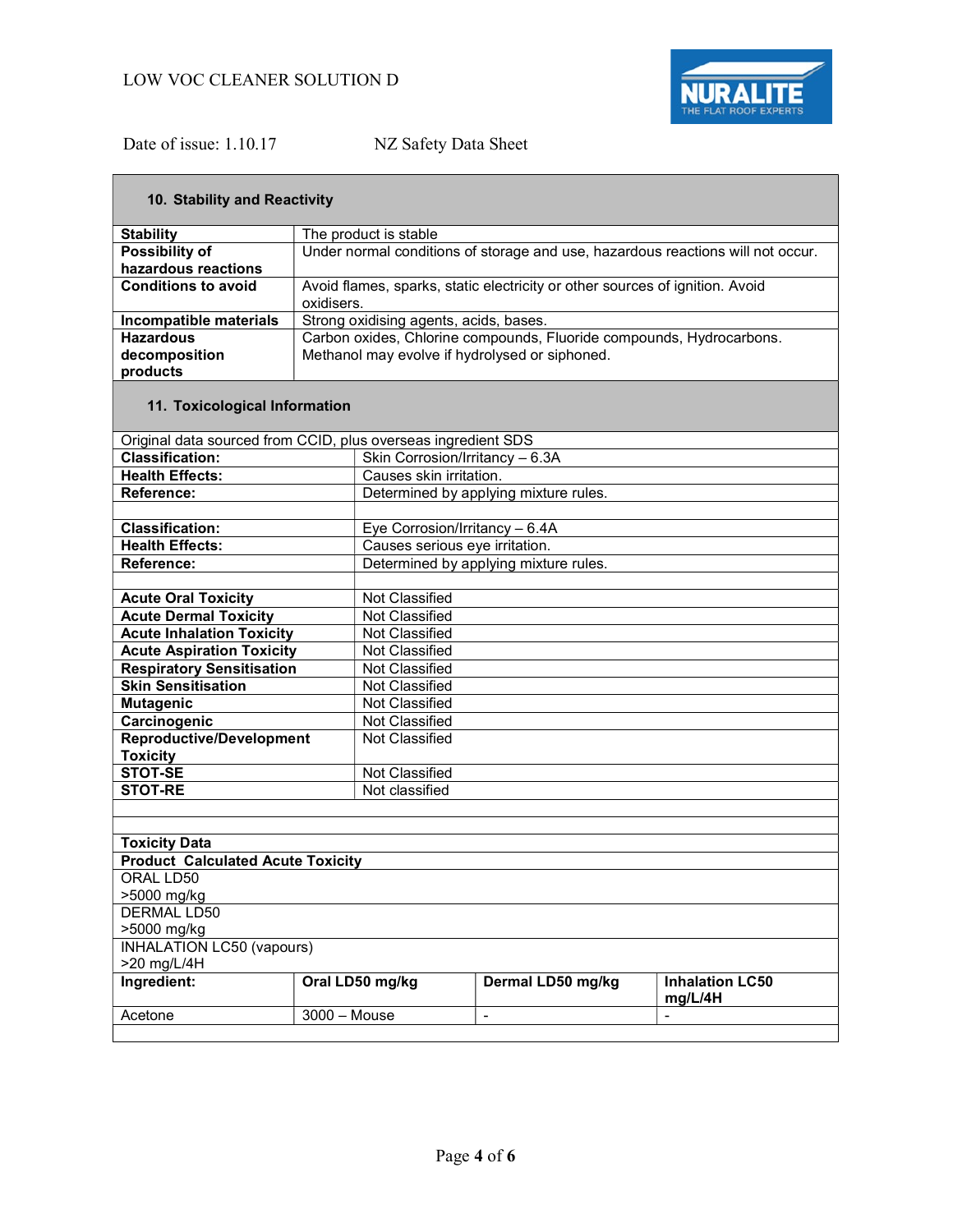

Date of issue: 1.10.17 NZ Safety Data Sheet

#### 12. Ecological Information

This product is not classified as Ecotoxic according to the criteria in the Hazardous Substances (Minimum Degrees of Hazard) Regulations 2001.

Persistence & Degradability: Data not available.

Mobility: Data not available.

Bioaccumulative Potential: Data not available

#### 13. Disposal Considerations.

Do not let this product enter the environment. Do not dispose of in waterways or sewers. Dispose of this material and its container as hazardous waste, via a licensed facility. See local council for disposal/recycling information.

#### 14. Transportation Information.

| Regulated for transport    | Keep separated from foodstuffs                                       |
|----------------------------|----------------------------------------------------------------------|
| UN Number:                 | 1993                                                                 |
| Proper Shipping Name:      | Flammable Liquid, NOS (contains Acetone, Parachlorobenzotrifluoride) |
| Class:                     | 3                                                                    |
| Packing Group:<br>Hazchem: | 2YF                                                                  |
| Marine Pollutant:          | No                                                                   |



#### 15. Regulatory Information.

| HSNO Classification:                                                                                              | 3.1B, 6.3A, 6.4A                         |  |
|-------------------------------------------------------------------------------------------------------------------|------------------------------------------|--|
| Group Standard:                                                                                                   | HSR002662                                |  |
|                                                                                                                   | Surface Coatings & Colorants - Flammable |  |
| <b>HSNO CONTROLS</b>                                                                                              |                                          |  |
| Level 2: MSDS required when any quantity is present in a workplace.                                               |                                          |  |
| At least 2 x 4.5kg powder fire extinguishers required when 250L is present in a workplace.                        |                                          |  |
| Level 3: Emergency Response Plan and Secondary Containment required when >1000L is present in a                   |                                          |  |
| workplace                                                                                                         |                                          |  |
| Flammable signage required when >250L is stored.                                                                  |                                          |  |
| Location and transit depot test certification required for quantities greater than: 100L (closed containers >5L), |                                          |  |
|                                                                                                                   |                                          |  |

250L (closed containers up to 5L), 50L (open containers).

Hazardous atmosphere zone required for quantities greater than: 100L (closed containers), 25L (decanting), 5L (open occasionally), 1L (open containers in continuous use).

Approved Handler required when present in quantities >250L (containers >5L), or 500L (containers up to 5L) Tracking: Not required.

All ingredients are on the New Zealand Inventory of Chemicals (NZIoC), or exempt.

Any existing national regulations on the handling of dangerous substances should be observed.

Controls for hazardous substances are based upon current knowledge. Where multiple chemicals are stored, controls will need to take into account aggregate quantities. Contact an EPA/WorkSafe approved test certifier for further information and guidance.